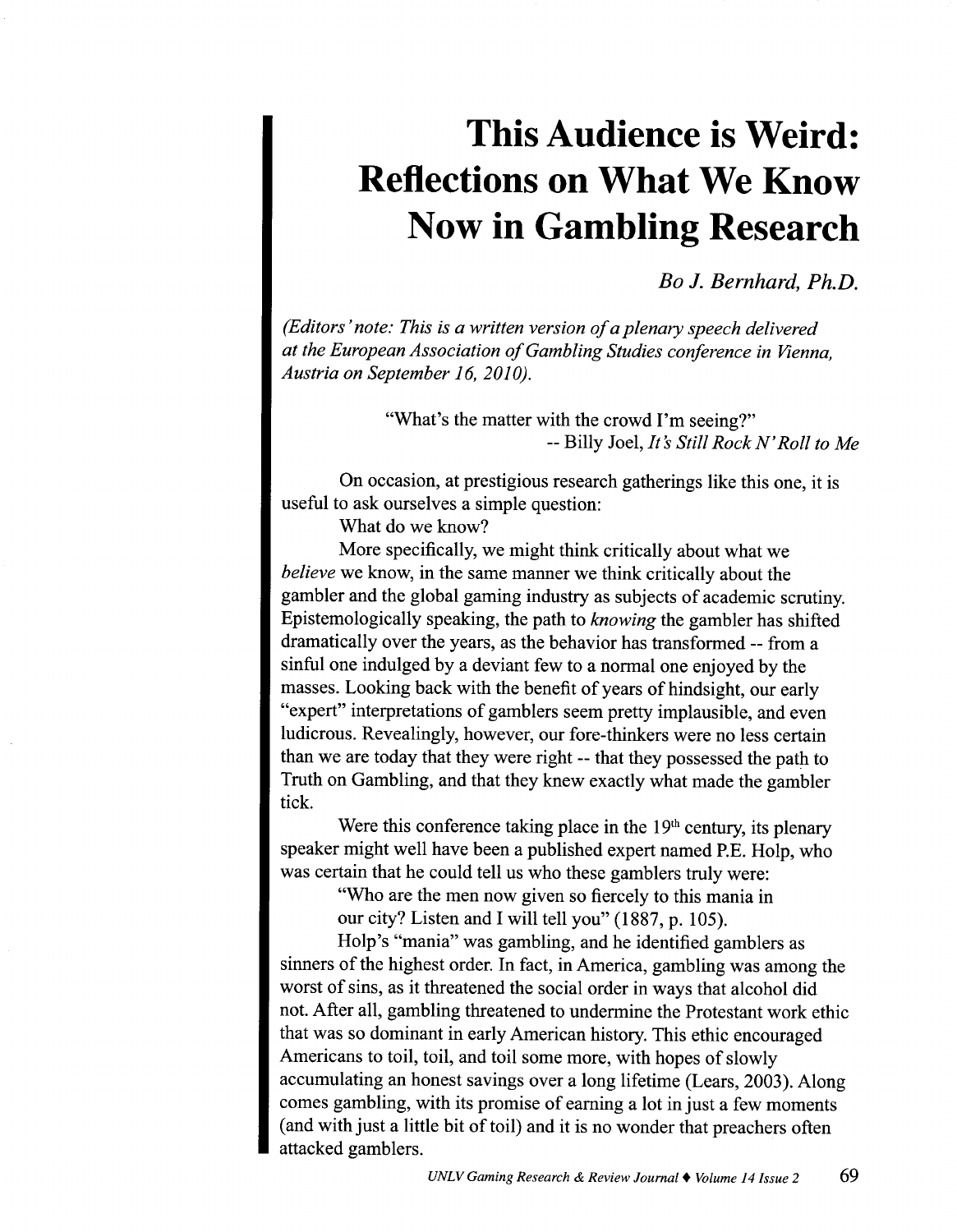In another 19th-century work entitled *Traps for the Young,* Anthony Comstock used his pulpit to describe it thusly:

"The promise of getting something for nothing, of making a fortune without the slow plodding of daily toil, is one of Satan's most fascinating snares" (1883, p. 56).

Most important for our purposes at this conference today, this is hardly a sparse early literature on gambling. In dozens upon dozens of publications in the  $19<sup>th</sup>$  century, we hear from dozens upon dozens of "experts" who were absolutely certain that they had gambling figured out, that they had the answers, and that they *knew* all of the nuances of this population of gamblers. What was more, these moral experts had  $t$ remendous influence – in fact, one could easily argue that academic experts today lack the reach and respect that these earlier experts enjoyed in their day (Bernhard, 2007).

*On Certitude, Science, and Globalization: A New World Research Order?* 

My point is that before we allow that dreaded characteristic of certitude to invade our research consciousness, we might be well advised to realize that we are hardly the first to claim that we have the answers. We might even wonder how the expertise of today will look to the next generations of experts. Epistemological modesty is of course a hallmark of the scientific method, which insists that truth is always partial, and always subject to refutation through future research (Sagan, 1996). However, as we all are aware, in real research life, science does not always proceed this way.

A group of researchers at the University of British Columbia are now showing us just how flawed our confidence might be. In academic spheres, this was the (admittedly wonky) Intelligentsia Debate of the Summer of' 10, launched when Joseph Henrich and his colleagues Steven Heine and Ara Norenzayan "went viral" with an opening essay in the influential journal *Nature* (2010). Henrich's subversive team has been questioning the very foundations of psychology and economics, and the *Nature* essay delighted in pointing out these fields' foibles.

For a long while, critics have contended that the field of psychology might be re-labeled "the psychology of the 101 student," so prominent is that group in the field's research samples. Amazingly, a striking *two-thirds* of the subjects in United States psychology studies are students (Begley,  $2010$ ) – a group that hardly constitutes a representative slice of humanity (nor are the college years a representative time). I vaguely recall my sophomore year, and it was, in a word, sophomoric and a time when I engaged in any number of non-rational behaviors for the first time (and in some cases, never again).

It gets worse: stunningly, 96% of the subjects in published articles in the top psychology journals come from Western industrialized countries, even though this group represents only 12% of the planet's population (Henrich, Heine, & Norenzayan, 2010). Would anyone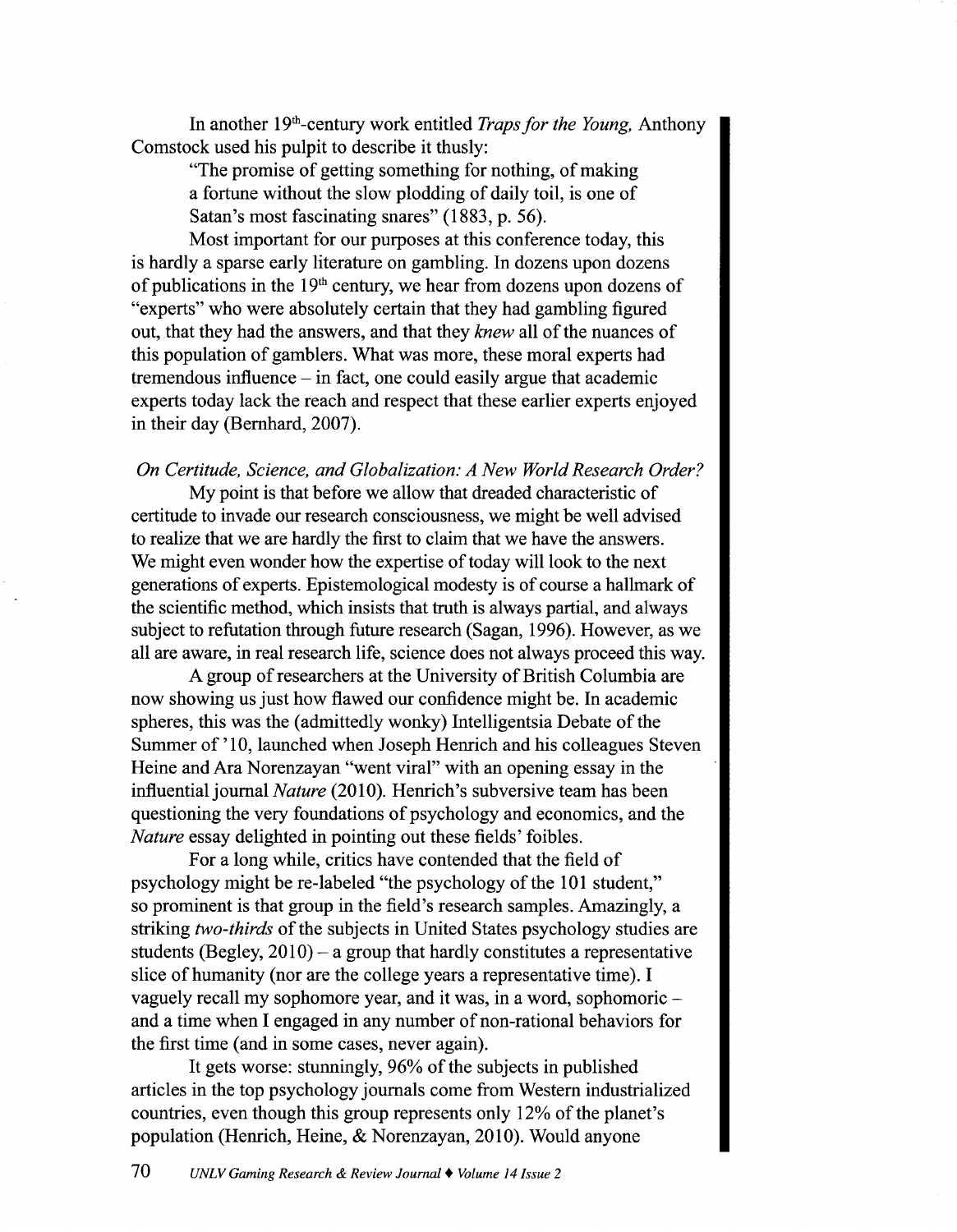*This Audience is Weird: Reflections on What We Know Now in Gambling Research*  argue that we are doing research that reveals universal human truths by neglecting generalizability this way? In Henrich, et al's memorable words, these research subjects are "WEIRD," which means that they hail from "Western, Educated, Industrialized, Rich, Democratic societies" (2010, p. 29). Worse, their research suggests that "people from WEIRD societies – and particularly American undergraduates – are some of the most psychologically unusual people on earth" (2010, p. 29).

These limited samples wouldn't be a problem if they turned out to be generalizable, and if these articles were uncovering universal human truths- but this does not seem to be the case. For instance, remember the Fundamental Attribution Error (or FAE for short) from your psychology 101 class? FAE's "universal" finding is that humans tend to attribute behaviors to temperamental factors (he's an angry person) rather than situational ones (he's just suffered a bad beat at a Texas Hold'em table). As a general rule, humans tend not to take note of context, but instead choose to simply interpret behaviors as indicative of a deep-rooted personality characteristic (often a flaw) – or so the thinking goes.

Here's the problem: the Fundamental Attribution Error turns out not to be so ... fundamental. East Asians don't do it-- nor do Russians (Begley, 2010). In fact, it could well be that FAE- a concept that we devote weeks to in undergraduate psychology classes  $-$  may well be applicable only to the specific individuals who are *attending*  undergraduate psychology classes.

The grand field of economics does not emerge unscathed either; as Henrich (who has a joint appointment in the psychology and economics programs at the University of British Columbia) has found, the "ultimatum game," an important contribution to economic game theory, does not translate universally. While we used to believe that game theory research like this revealed that there are underlying, universal senses of justice and economic fairness, Henrich and his team have found that non-industrialized countries think through these games very differently (Henrich et al,  $2010$ ).

This appears to be an especially costly generalization: economic policy, largely dictated by some of the very same economists who publish in these areas, has drawn heavily upon these game theory assumptions when determining the best way to eradicate poverty in non-WEIRD parts of the world (Begley, 2010).

## *Practical and Research Implications: Costly Generalizations*

The list of the WEIRD is growing at an alarming rate, but one might reasonably ask at this point: is this yet another meaningless academic exercise, or worse: another instance of politically correct (which is to say, politically *Iibera[)* college professors encouraging us to embrace diversity? Hardly: as Henrich et al. note, these can be very expensive realworld mistakes - and not just for individuals.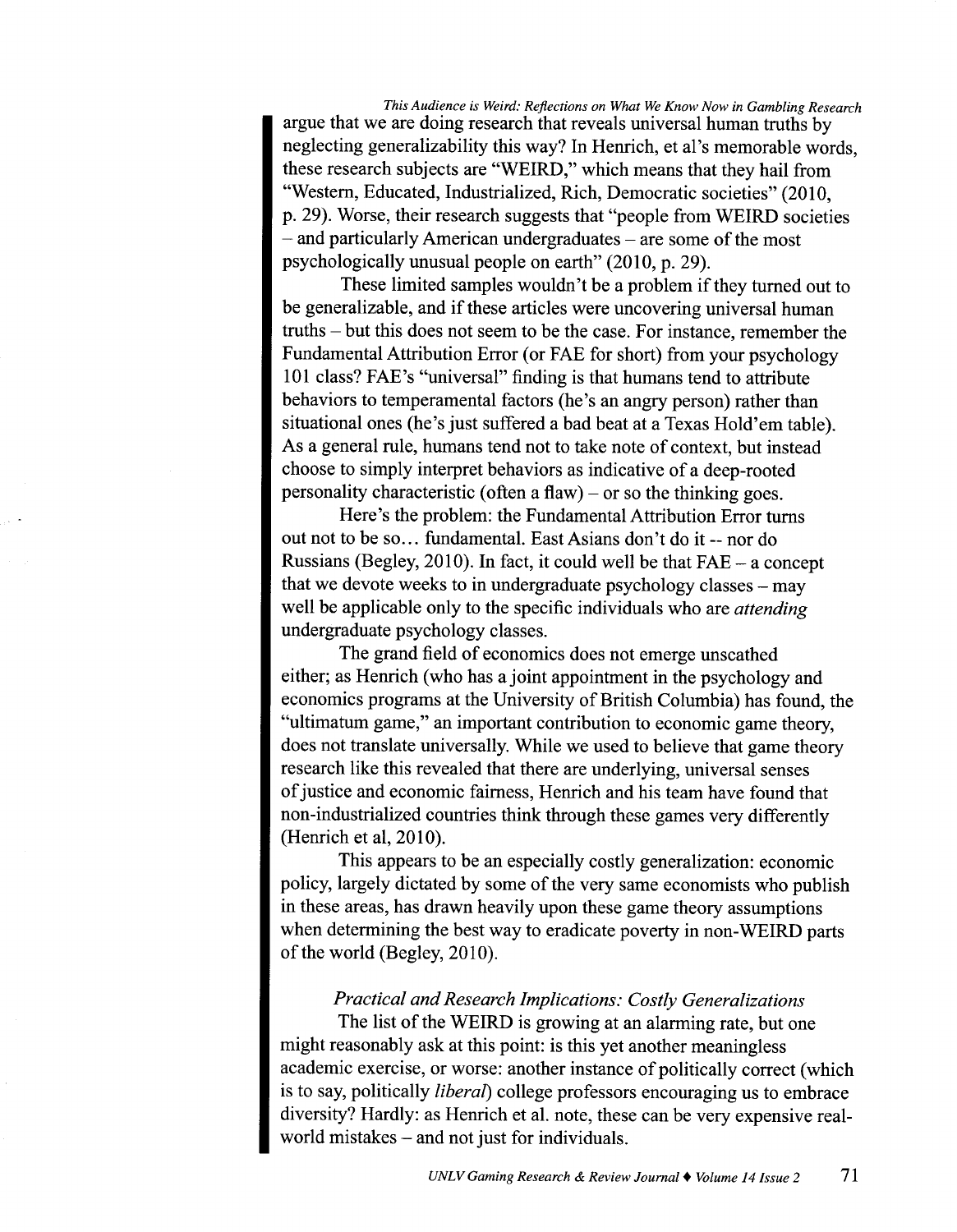For instance, the global gaming industry has learned about costly generalizations several times: there was the MGM Grand's not-sogrand opening, which was attributable in part to an entryway that forced gamblers to come into the casino "through the (MGM) lion's mouth"- an act that happened to be associated with terrible misfortune in Chinese cultures. Unsurprisingly, Chinese gamblers were not eager to gamble at the MGM, and an expensive renovation of the front entrance commenced. Other gaming companies have made major mistakes with feng shui or number systems that also contributed to anthropological problems – that ultimately evolved into financial problems (Bernhard, Futrell, & Harper, 2009).

Furthermore, it turns out that one of the oft-repeated "truisms" about gambling – that it has been around since the dawn of time, in all areas, among all peoples, always- is also inaccurate. Per Binde's carefully constructed article "Gambling Across Cultures" (2005) depicts this on a revealing map showing that historically, vast swaths of the planet did *not*  gamble (though in many areas, it was introduced later on via colonialism). For the most part, in indigenous Southern Africa, Australia, and virtually all of South America, gambling was not present until it was introduced by colonizing outsiders.

And yet another "universal truth" is struck down. It would seem that "universal human truths" are neither universal, nor human, nor true.

## *Lessons from Global Laboratories: The Spirit and Content of Future Research*

The lesson here is not that we should revel in others' mistakes - after all, as we have noted, the scientific method, when it is humming along well, allows for these very sorts of self-correcting mechanisms. I myself have committed these very types of generalization mistakes  $-$  often at podiums much like this one, in front of large gatherings of intelligent people.

As researchers, though, these developments underscore the crucial challenge of generalizability, and of paying special attention to research sample representativeness -- *especially* in a rapidly globalizing 21<sup>st</sup> century. As journal editors, we should insist that authors devote more than a quick limitations comment to generalizability, and as granting agencies, we should reward applicants who seek out "inconvenient subject pools" beyond those at our fingertips (Henrich et al, 2010). To this, I would add that we need to remember that even the most sophisticated statistical techniques cannot rescue data that are gathered uncritically - and too often, we as editors and researchers are blinded by statistical mastery before we use our critical eyes to view the foundations of those analyses.

Most importantly, perhaps, we need to pursue cross-cultural and cross-disciplinary research (more phrases that, like diversity, have lost some of their meaning due to overuse in academic settings, unfortunately). And at the very least, we should seek to replicate studies that have led to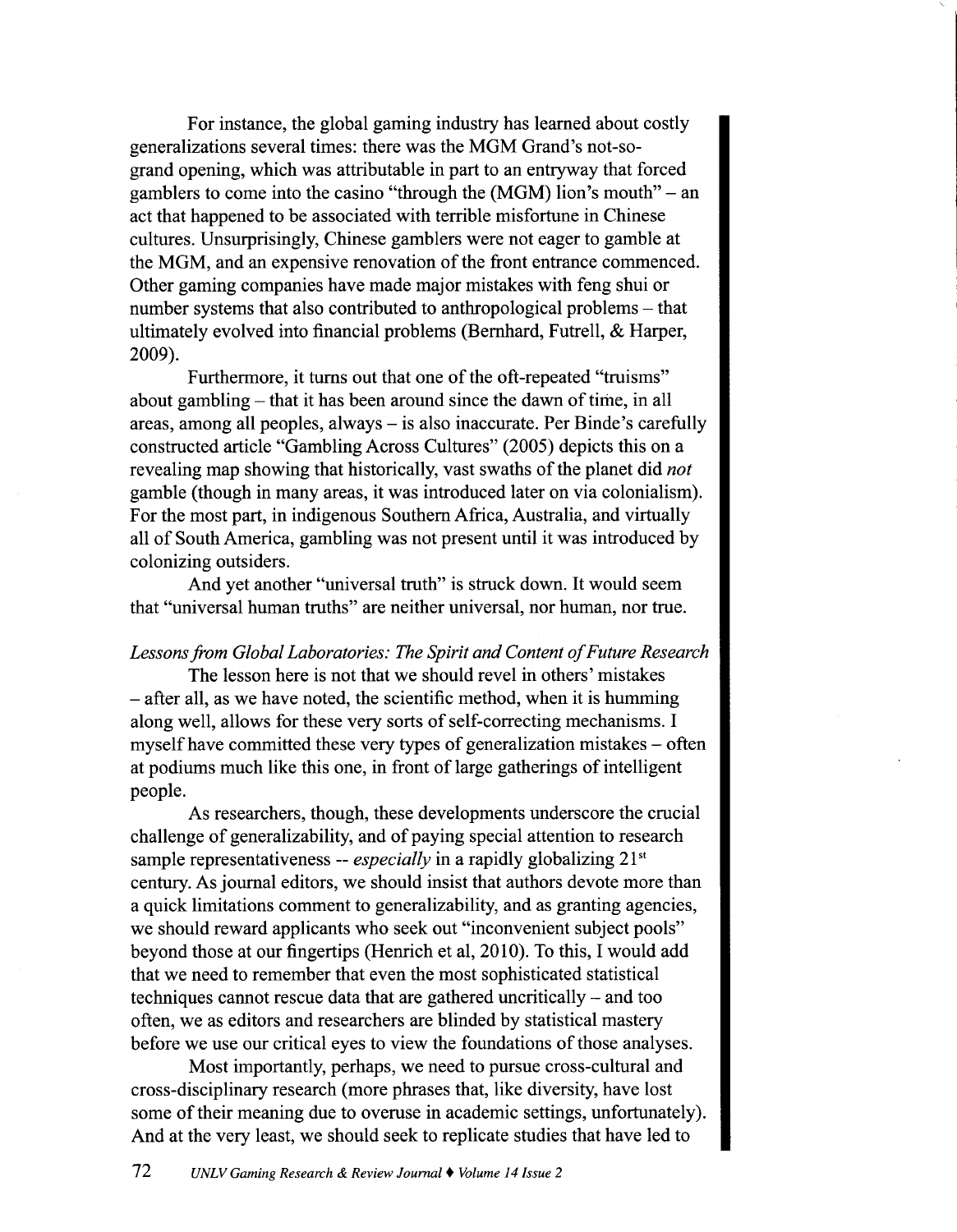*This Audience is Weird: Reflections on What We Know Now in Gambling Research*  "truths" that might not apply in strategically important settings (like the little neighborhood of Asia, which turns out to be a fairly important neck of the woods for the global economy in general, and the gaming industry in particular).

Daunting? Yes. But we might choose to embrace the spirit of Henrich's team, who claim that these new developments need not paralyze the research process:

Recognizing the full extent of human diversity does not mean giving up on the quest to understand human nature. To the contrary, this recognition illuminates a journey into human nature that is more exciting, more complex, and ultimately more consequential than has previously been suspected (2010, p. 29).

Indeed, this is our daunting *and* exhilarating charge as researchers confronting a rapidly globalizing gambling world in a dynamic  $21<sup>st</sup>$ century.

*Dr. Bo Bernhard is an associate professor of sociology and hotel management at the University of Nevada, Las Vegas, where he holds the title of Director of Gambling Research at UNLVs International Gaming Institute. He serves as Executive Editor of this journal.* 

Bernhard, B .J. (2007). The voices of vices: Sociological perspectives on the DSM-IV pathological gambling entry. *American Behavioral Scientist,* 51(1), 8-32.

Bernhard, B .J., Futrell, R., & Harper, A. (2009). Gambling and globalization: Sociological reflections on the 'House' and the 'Players."' *Sociology Compass, 3* (4), 616-629.

Binde, P. (2005). Gambling across cultures: Mapping worldwide occurrence and learning from ethnographic comparison. *International Gambling Studies, 5,* 1-27.

Comstock, A. (1883). *Traps for the young.* New York: Funk and Wagnalls.

Henrich J., Heine S. J., & Norenzayan A. (2010). Most people are not weird: To understand human psychology, behavioural scientists must stop doing most of their experiments on Westerners. *Nature 466(1),* 29.

Holp, P. E. (1887). *The golden age and other sermons.* Sioux Falls, SD: Dakota Bell.

Lears, J. (2003). *Something for nothing: Luck in America.* New York: Viking.

Sagan, C. (1996). *The demon-haunted world: Science as a candle in the dark.* New York: Ballantine.

Begley, S. (2010). What's really human? The trouble with student guinea pigs. July 23. Retrieved online 8/8/10: http://www.newsweek.com/2010/07/23/what-s-really-human. html